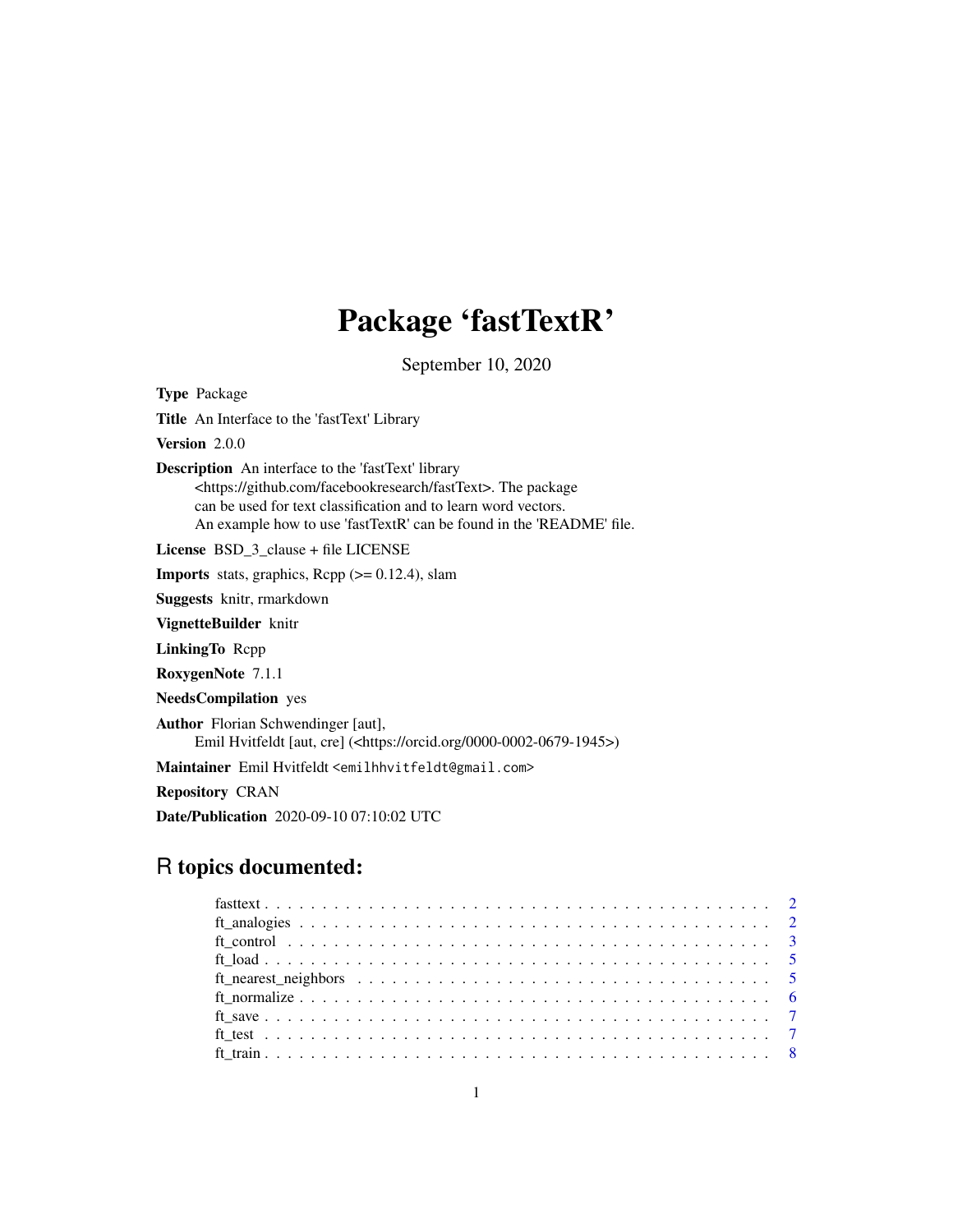#### <span id="page-1-0"></span>2 ft\_analogies

| Index |  | 11 |
|-------|--|----|

fasttext *Create a New* FastText *Model*

#### Description

Create a new FastText model. The available methods are the same as the package functions but with out the prefix "ft\_" and without the need to provide the model.

#### Usage

fasttext()

#### Examples

ft <- fasttext()

ft\_analogies *Get Analogies*

#### Description

TODO

#### Usage

ft\_analogies(model, word\_triplets, k = 10L)

#### Arguments

| model | an object inheriting from "fast text".                             |
|-------|--------------------------------------------------------------------|
|       | word_triplets a character vector of length string giving the word. |
| k     | an integer giving the number of nearest neighbors to be returned.  |

#### Value

#### Examples

.

```
## Not run:
ft_analogies(model, c("berlin", "germany", "france"), k = 6L)
## End(Not run)
```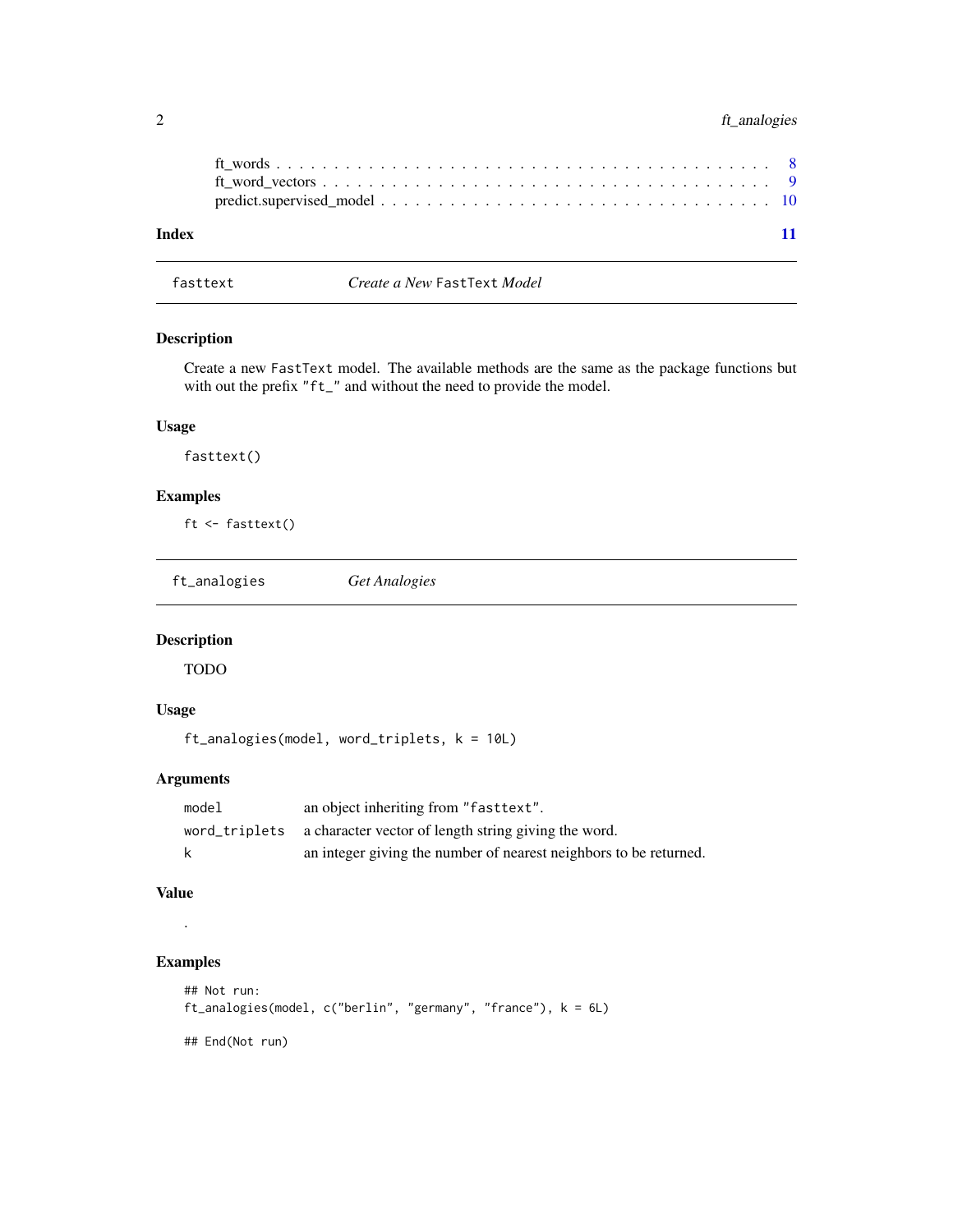<span id="page-2-1"></span><span id="page-2-0"></span>

A auxiliary function for defining the control variables.

#### Usage

```
ft_control(
  loss = c("softmax", "hs", "ns"),
  learning_rate = 0.05,
  learn_update = 100L,
  word_vec_size = 100L,
 window_size = 5L,
  epoch = 5L,min\_count = 5L,
 min_count_label = 0L,
 neg = 5L,
 max_len_ngram = 1L,
 nbuckets = 2000000L,
 min_ngram = 3L,
 max_ngram = 6L,
 nthreads = 1L,
  threshold = 1e-04,
  label = "_{-}label =",
  verbose = 0,
 pretrained_vectors = "",
 output = ",
  save_output = FALSE,
  seed = 0L,
  qnorm = FALSE,
  retrain = FALSE,
  qout = FALSE,cutoff = 0L,dsub = 2L,
  autotune_validation_file = "",
  autotune_metric = "f1",
  autotune_predictions = 1L,
 autotune_duration = 300L,
  autotune_model_size = ""
\mathcal{L}
```
#### Arguments

loss a character string giving the name of the loss function allowed values are 'softmax', 'hs' and 'ns'.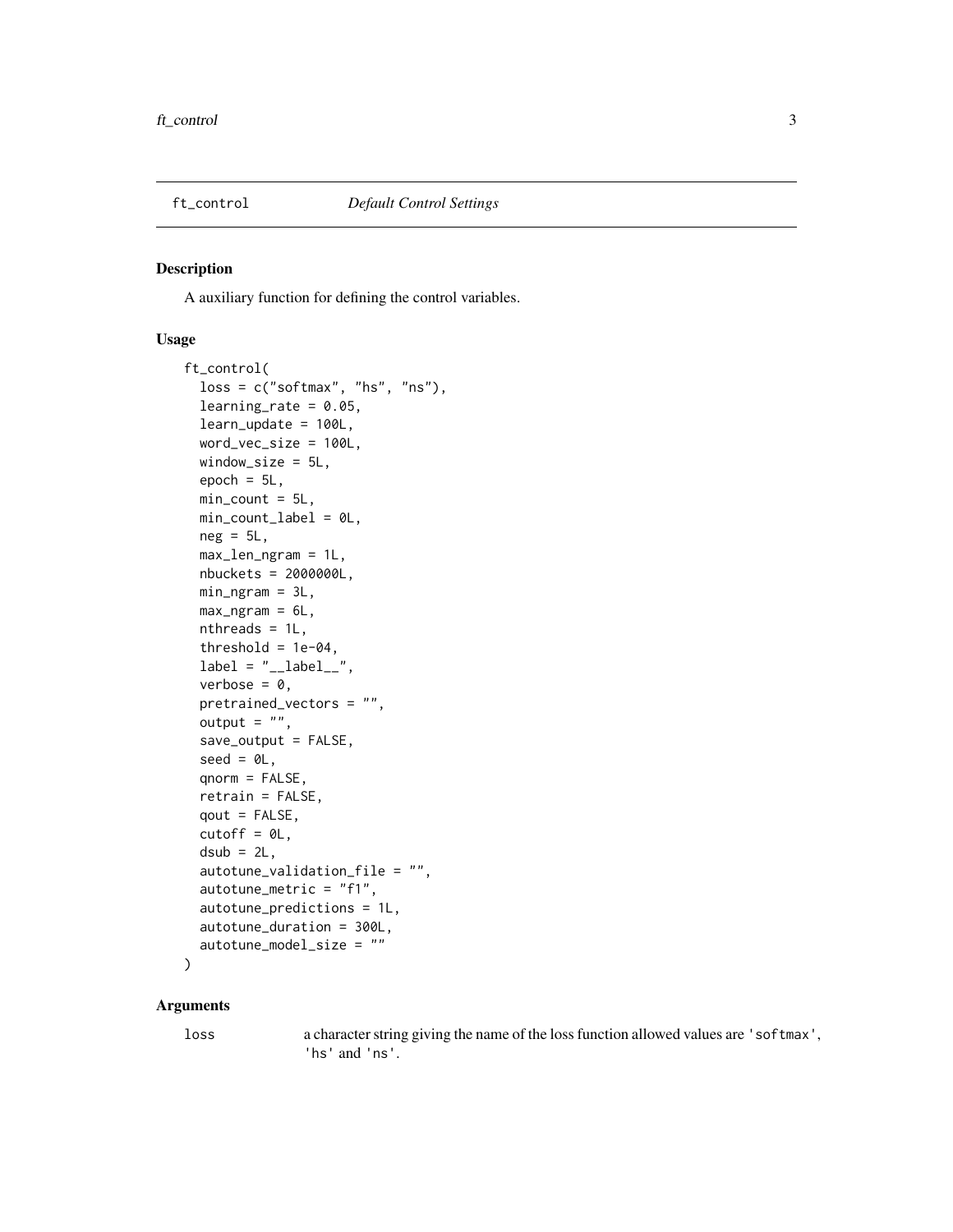| learning_rate                | a numeric giving the learning rate, the default value is $0.05$ .                                                                                                        |  |
|------------------------------|--------------------------------------------------------------------------------------------------------------------------------------------------------------------------|--|
| learn_update                 | an integer giving after how many tokens the learning rate should be updated.<br>The default value is 100L, which means the learning rate is updated every 100<br>tokens. |  |
| word_vec_size                | an integer giving the length (size) of the word vectors.                                                                                                                 |  |
| window_size                  | an integer giving the size of the context window.                                                                                                                        |  |
| epoch                        | an integer giving the number of epochs.                                                                                                                                  |  |
| min_count<br>min_count_label | an integer giving the minimal number of word occurences.                                                                                                                 |  |
|                              | and integer giving the minimal number of label occurences.                                                                                                               |  |
| neg                          | an integer giving how many negatives are sampled (only used if loss is "ns").                                                                                            |  |
| max_len_ngram                | an integer giving the maximum length of ngrams used.                                                                                                                     |  |
| nbuckets                     | an integer giving the number of buckets.                                                                                                                                 |  |
| min_ngram                    | an integer giving the minimal ngram length.                                                                                                                              |  |
| max_ngram                    | an integer giving the maximal ngram length.                                                                                                                              |  |
| nthreads                     | an integer giving the number of threads.                                                                                                                                 |  |
| threshold                    | a numeric giving the sampling threshold.                                                                                                                                 |  |
| label                        | a character string specifying the label prefix (default is '__label__').                                                                                                 |  |
| verbose                      | an integer giving the verbosity level, the default value is 0L and shouldn't be<br>changed since Rcpp:: Rcout cann't handle the traffic.                                 |  |
| pretrained_vectors           |                                                                                                                                                                          |  |
|                              | a character string giving the file path to the pretrained word vectors which are<br>used for the supervised learning.                                                    |  |
| output                       | a character string giving the output file path.                                                                                                                          |  |
| save_output                  | a logical (default is FALSE)                                                                                                                                             |  |
| seed                         | an integer                                                                                                                                                               |  |
| qnorm                        | a logical (default is FALSE)                                                                                                                                             |  |
| retrain                      | a logical (default is FALSE)                                                                                                                                             |  |
| qout                         | a logical (default is FALSE)                                                                                                                                             |  |
| cutoff                       | an integer (default is 0L)                                                                                                                                               |  |
| dsub                         | an integer (default is 2L)                                                                                                                                               |  |
| autotune_validation_file     |                                                                                                                                                                          |  |
|                              | a character string                                                                                                                                                       |  |
| autotune_metric              | a character string (default is "f1")                                                                                                                                     |  |
| autotune_predictions         |                                                                                                                                                                          |  |
|                              | an integer (default is 1L)                                                                                                                                               |  |
| autotune_duration            |                                                                                                                                                                          |  |
|                              | an integer (default is 300L)                                                                                                                                             |  |
| autotune_model_size          | a character string                                                                                                                                                       |  |
|                              |                                                                                                                                                                          |  |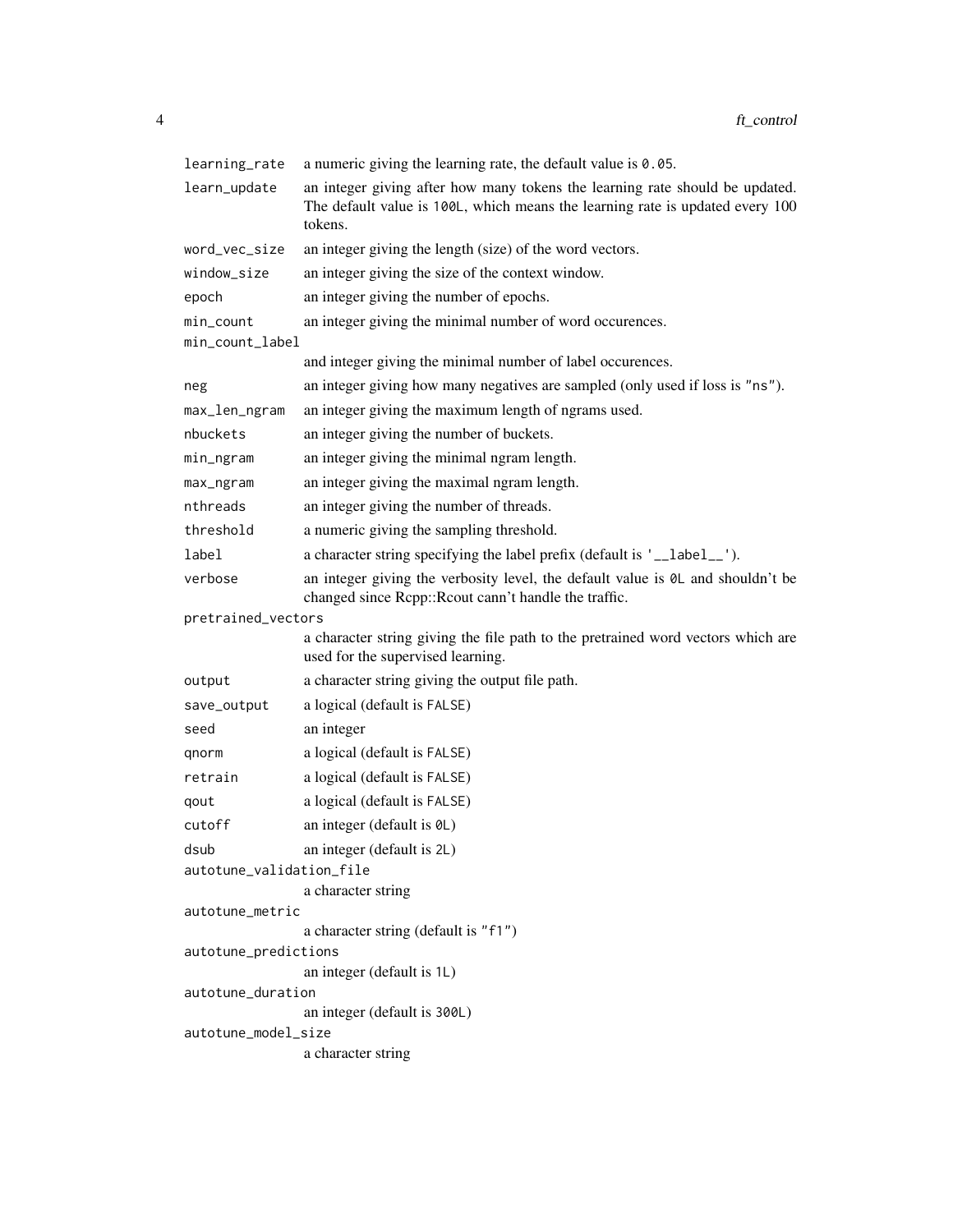#### <span id="page-4-0"></span>ft\_load 5

#### Value

a list with the control variables.

#### Examples

```
ft_control(learning_rate=0.1)
```
ft\_load *Load Model*

#### Description

Load a previously saved model from file.

#### Usage

ft\_load(file)

#### Arguments

file a character string giving the name of the file to be read in.

#### Value

an object inheriting from "fasttext".

#### Examples

```
## Not run:
model <- ft_load("dbpedia.bin")
```
## End(Not run)

ft\_nearest\_neighbors *Get Nearest Neighbors*

#### Description

TODO

#### Usage

ft\_nearest\_neighbors(model, word, k = 10L)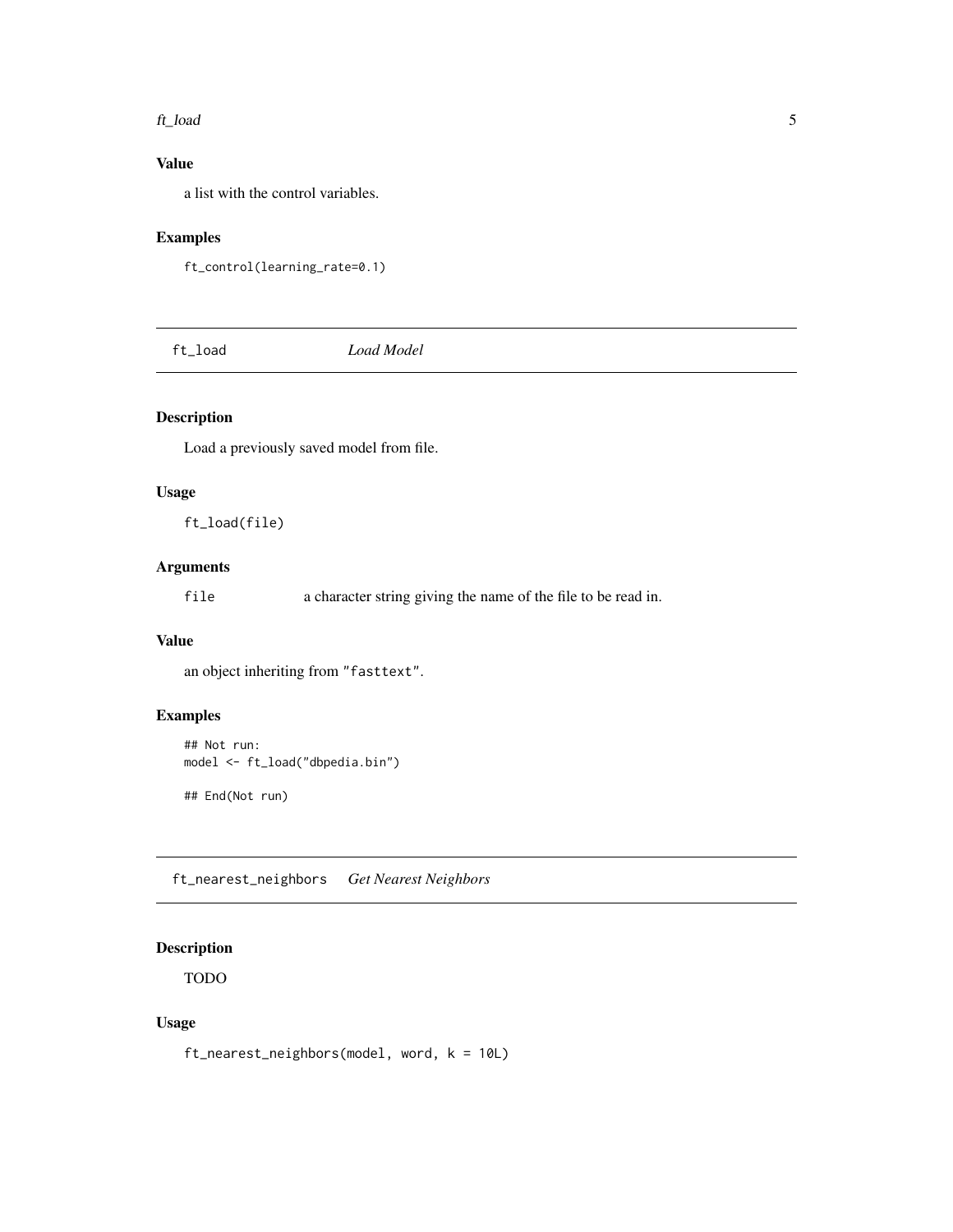#### <span id="page-5-0"></span>Arguments

| model | an object inheriting from "fast text".                            |
|-------|-------------------------------------------------------------------|
| word  | a character string giving the word.                               |
| k     | an integer giving the number of nearest neighbors to be returned. |

#### Value

.

#### Examples

```
## Not run:
ft_nearest_neighbors(model, "enviroment", k = 6L)
## End(Not run)
```
ft\_normalize *Normalize*

#### Description

Applies normalization to a given text.

#### Usage

ft\_normalize(txt)

#### Arguments

txt a character vector to be normalized.

#### Value

a character vector.

#### Examples

```
## Not run:
ft_normalize(some_text)
```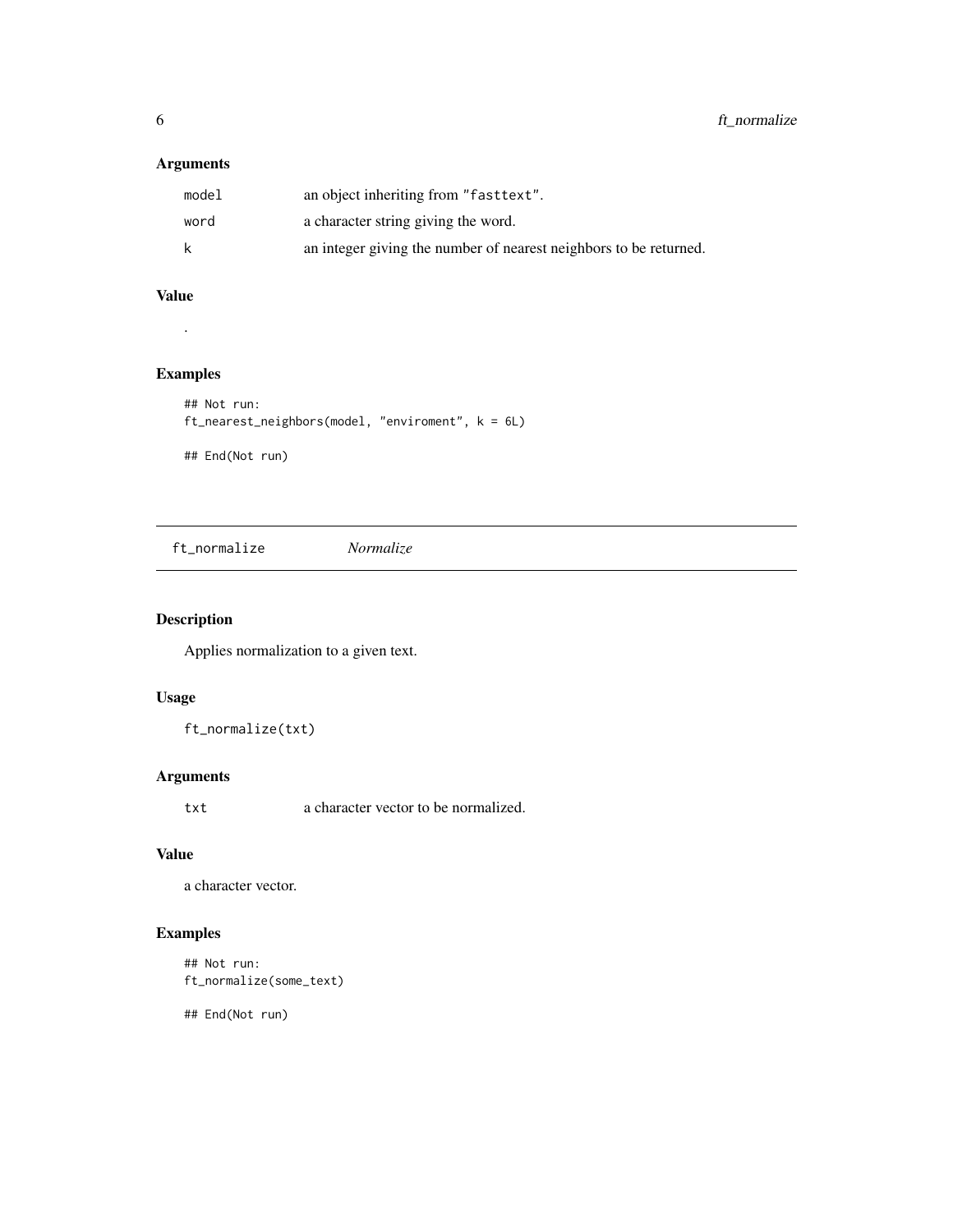<span id="page-6-0"></span>

Write a previously saved model from file.

### Usage

ft\_save(model, file, what = c("model", "vectors", "output"))

#### Arguments

| model | an object inheriting from 'fasttext'.           |
|-------|-------------------------------------------------|
| file  | a character string giving the name of the file. |
| what  | a character string giving what should be saved. |

#### Examples

```
## Not run:
ft_save(model, "my_model.bin", what = "model")
```
## End(Not run)

ft\_test *Evaluate the Model*

#### Description

Evaluate the quality of the predictions. For the model evaluation precision and recall are used.

#### Usage

 $ft_test(model, file, k = 1L, threshold = 0)$ 

#### Arguments

| model     | an object inheriting from 'fasttext'.                          |
|-----------|----------------------------------------------------------------|
| file      | a character string giving the location of the validation file. |
| k         | an integer giving the number of labels to be returned.         |
| threshold | a double giving the threshold.                                 |

#### Examples

## Not run: ft\_test(model, file)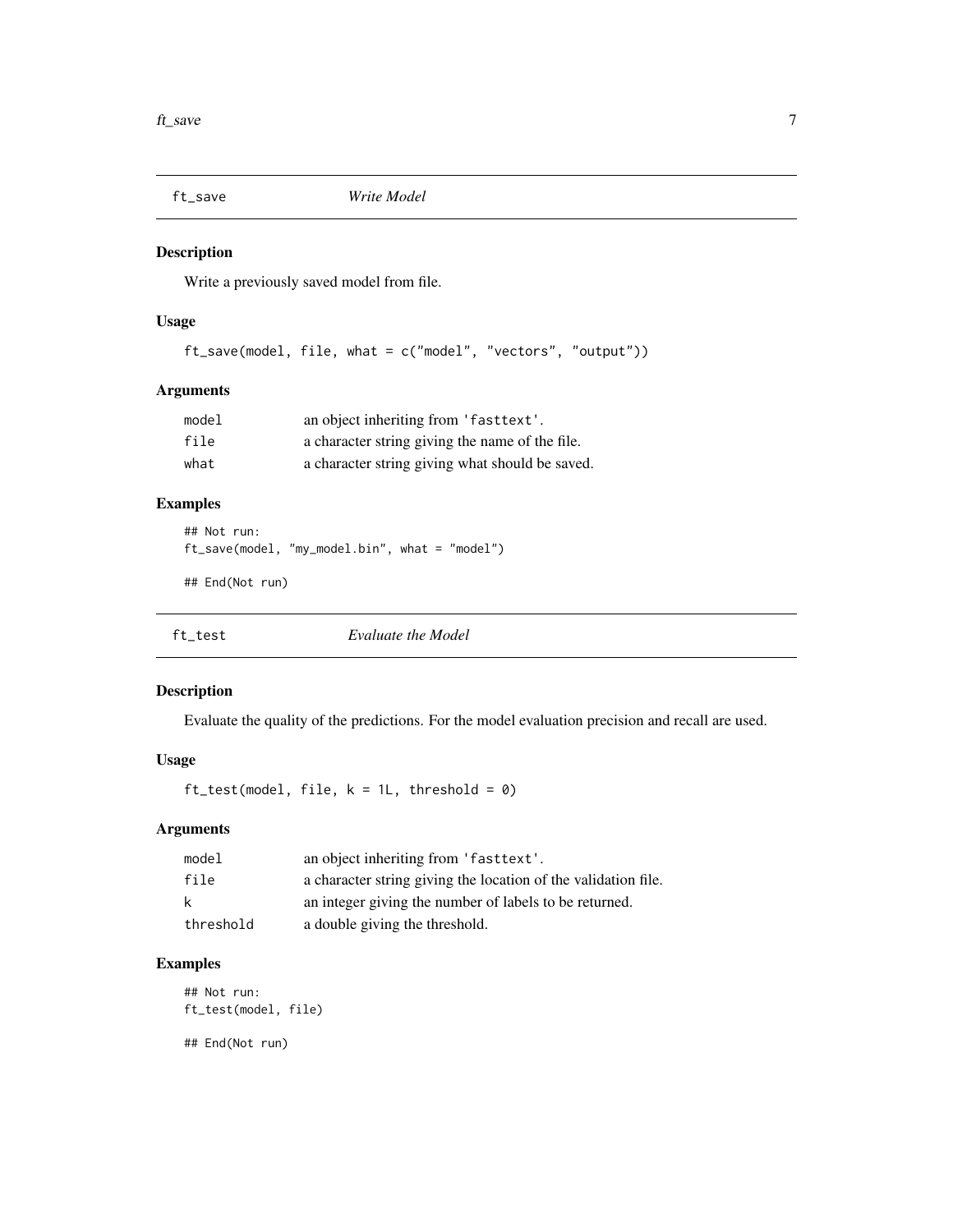<span id="page-7-0"></span>

Train a new word representation model or supervised classification model.

#### Usage

```
ft_train(
  file,
  method = c("supervised", "cbow", "skipgram"),
  control = ft\_control(),...
\mathcal{L}
```
#### Arguments

| file    | a character string giving the location of the input file.                                         |
|---------|---------------------------------------------------------------------------------------------------|
| method  | a character string giving the method, possible values are 'supervised', 'cbow'<br>and 'skipgram'. |
| control | a list giving the control variables, for more information see ft_control.                         |
| $\cdot$ | additional control arguments inserted into the control list.                                      |

#### Examples

```
## Not run:
cntrl <- ft_control(nthreads = 1L)
model <- ft_train("my_data.txt", method="supervised", control = cntrl)
```
## End(Not run)

ft\_words *Get Words*

#### Description

Obtain all the words from a previously trained model.

#### Usage

ft\_words(model)

#### Arguments

model an object inheriting from "fasttext".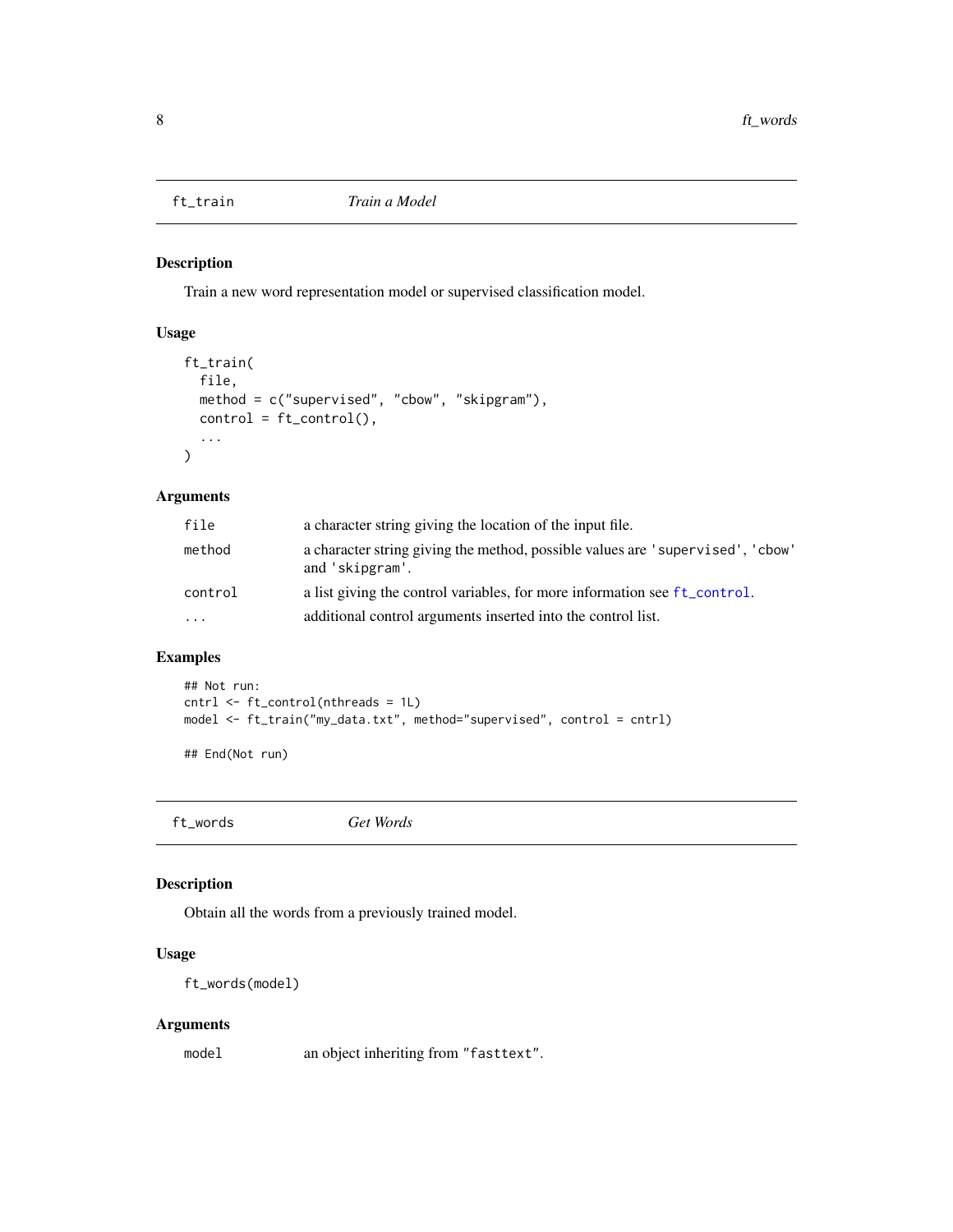#### <span id="page-8-0"></span>ft\_word\_vectors 9

#### Value

a character vector.

#### Examples

## Not run: ft\_words(model)

## End(Not run)

ft\_word\_vectors *Get Word Vectors*

#### Description

Obtain word vectors from a previously trained model.

#### Usage

ft\_word\_vectors(model, words)

#### Arguments

| model | an object inheriting from "fasttext". |
|-------|---------------------------------------|
| words | a character vector giving the words.  |

#### Value

a matrix containing the word vectors.

### Examples

```
## Not run:
ft_word_vectors(model, c("word", "vector"))
```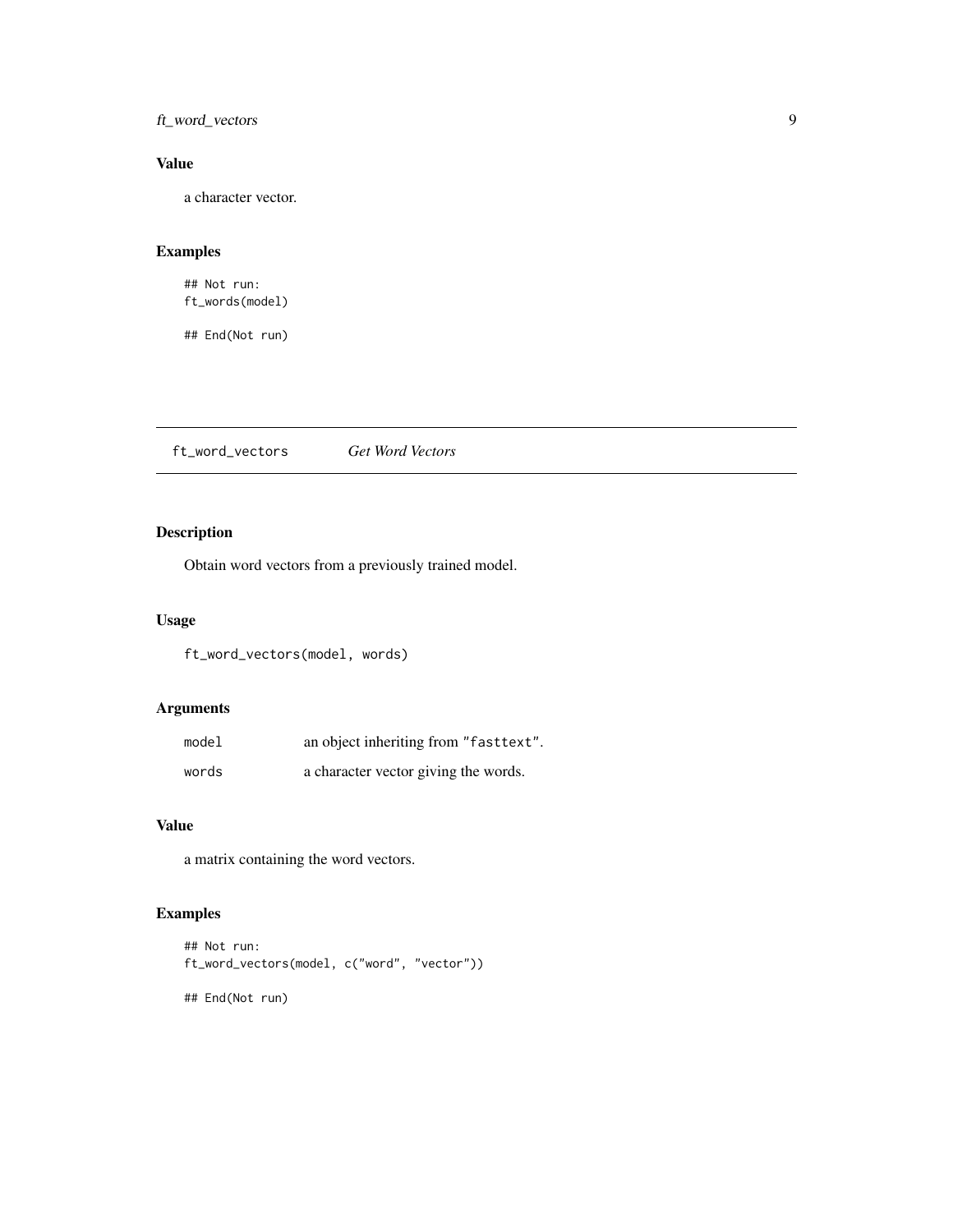```
predict.supervised_model
```
Predict values based on a previously trained model.

#### Usage

```
ft_predict(
  model,
  newdata,
  k = 1L,
  threshold = 0,
  rval = c("sparse", "dense", "slam"),
  ...
\mathcal{L}
```
#### Arguments

| model     | an object inheriting from 'fasttext'.                                                                                                                                                                                                                                                                                                                                                                                                                                            |
|-----------|----------------------------------------------------------------------------------------------------------------------------------------------------------------------------------------------------------------------------------------------------------------------------------------------------------------------------------------------------------------------------------------------------------------------------------------------------------------------------------|
| newdata   | a character vector giving the new data.                                                                                                                                                                                                                                                                                                                                                                                                                                          |
| k         | an integer giving the number of labels to be returned.                                                                                                                                                                                                                                                                                                                                                                                                                           |
| threshold | a double withing $[0,1]$ giving lower bound on the probabilities. Predictions<br>with probabilities below this lower bound are not returned. The default is $\theta$<br>which means all predictions are returned.                                                                                                                                                                                                                                                                |
| rval      | a character string controlling the return value, allowed values are "sparse",<br>"dense" and "slam". The default is sparse, here the values are returned as a<br>data. Frame in a format similar to a simple triplet matrix (sometimes refereed to<br>as the coordinate format). If rval is set to "dense", a matrix of the probabilities<br>is returned. Similarly if rval is set to "slam", a matrix in the simple triplet<br>sparse format from the slam package is returned. |
|           | currently not used.                                                                                                                                                                                                                                                                                                                                                                                                                                                              |

#### Value

NULL if a 'result\_file' is given otherwise if 'prob' is true a data.frame with the predicted labels and the corresponding probabilities, if 'prob' is false a character vector with the predicted labels.

#### Examples

```
## Not run:
ft_predict(model, newdata)
```